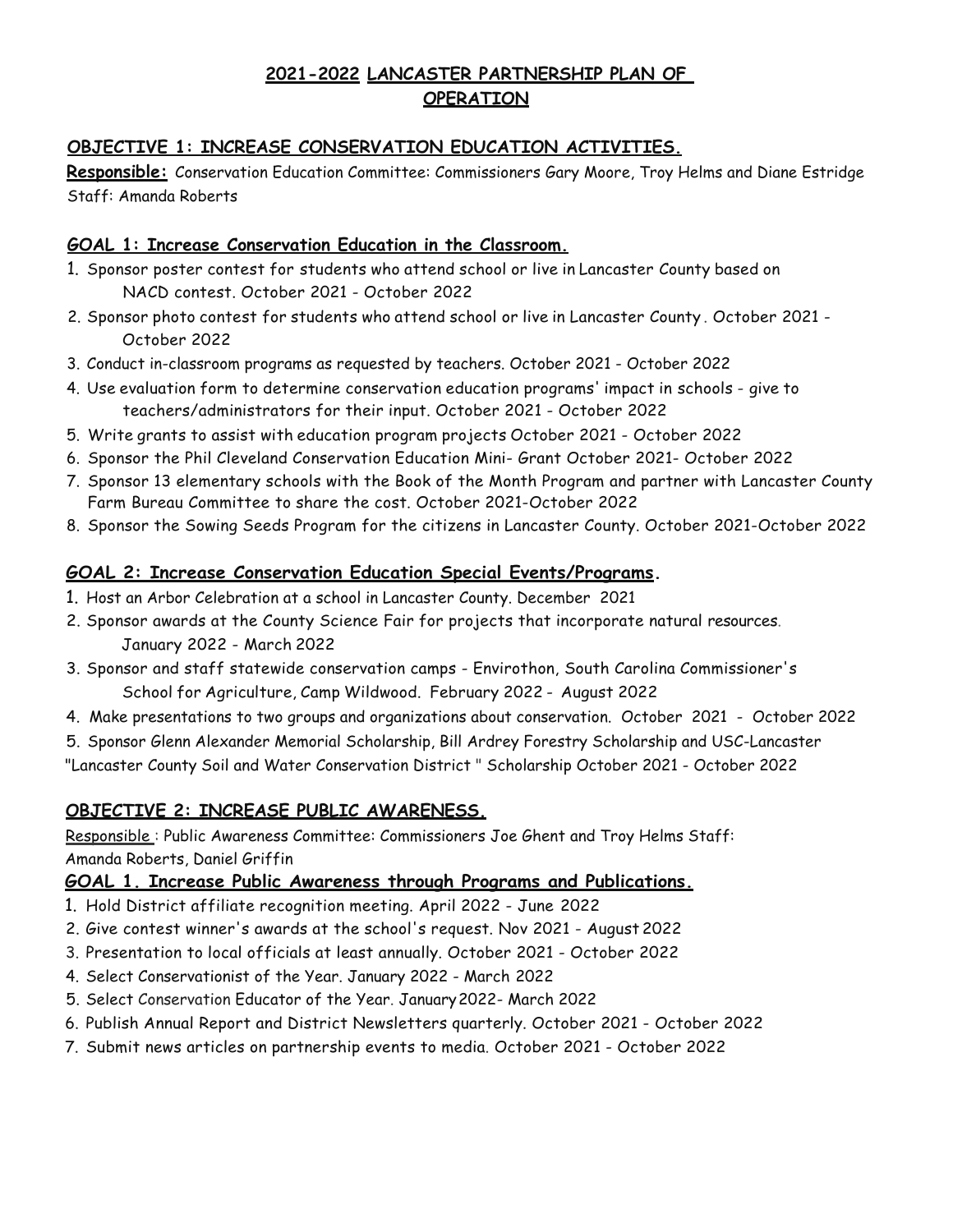## **GOAL 2: Cooperate With Partners.**

- 1. Meet annually with partners or request annual reports from them (USDA Farm Services; SCDNR Fisheries, Wildlife Management, Wildlife Diversity and Conservation Law Enforcement; SC Forestry Commission Forester; Clemson Extension Service). October 2021 - October 2022
- 2. Maintain District website. October 2021 October 2022

### **OBJECTIVE 3: CONSERVE NATURAL RESOURCES THROUGH TECHNICAL ASSISTANCE.**

Responsible: Natural Resources Committee: Commissioner Gary Moore, Commissioner Brandan Craig and Commissioner Emeritus William Ardrey

Staff: Amanda Roberts, Daniel Griffin, Sue Griggs and Dan Schultz

# **GOAL 1: Protect and Improve Soil and Water Quality and Wildlife Habitat through Technical Assistance.**

1. Monitor NRCS in goal achievement report to Board quarterly. January 2021- October 2021

### **GOAL 2: Implement Farm Bill and Other USDA Programs.**

- 1. Complete program signups, planning, and contracts. October 2021 October 2022
- 2. Hold Local Working Group Meeting. April 2022 September 2022

### **GOAL 3: Operate and Maintain Watershed Dams.**

- 1. NRCS and District assist Cane Creek and Little Lynches Watershed Boards to inspect dams yearly, cooperating withSCDHEC Dam Safety Engineer. November 2021 - March 2022
- 2. NRCS and District assist Watershed Boards to formulate maintenance plans, draw up budget, secure soil samples, advertise maintenance work and select contractors, assure contractors carry out approved maintenance, apply for County funds. October 2021 - October 2022

### **GOAL 4: Increase conservation in developing areas.**

- 1. Publicize the value of protecting drainage ways, buffers and tree corridors for protection of water quality and wildlife habitat. October 2021 - October 2022
- 2. Commissioners and staff meet with Planning Commission staff to coordinate natural resource concerns in the urban planning process October 2021 - October 2022
- 3. Publicize and/or coordinate with Planning Commission staff the importance of published soil survey information in urban planning development October 2021 - October 2022
- 4. As requested, inventory & evaluation reports to agencies & groups. October 2021 October 2022

# **OBJECTIVE 4: IMPROVE DISTRICT ADMINISTRATION AND FINANCES.**

Responsible: District Operations Committee: Commissioners Joe Ghent, Gary Moore, Diane Estridge Staff: Amanda Roberts

### **GOAL 1: Improve Partnership Management/Administration to fulfill public responsibilities.**

- 1. Develop annual plan of operation and update monthly. October 2021 October 2022
- 2. Review Mutual & Cooperative Agreements, including Civil Rights & EEO responsibilities.
	- November 2021 January 2022
- 3. Two Commissioners attend Conservation Partnership Conference and report to Board on activities and programs to activate and strengthen local leadership. January 2022 - March 2022